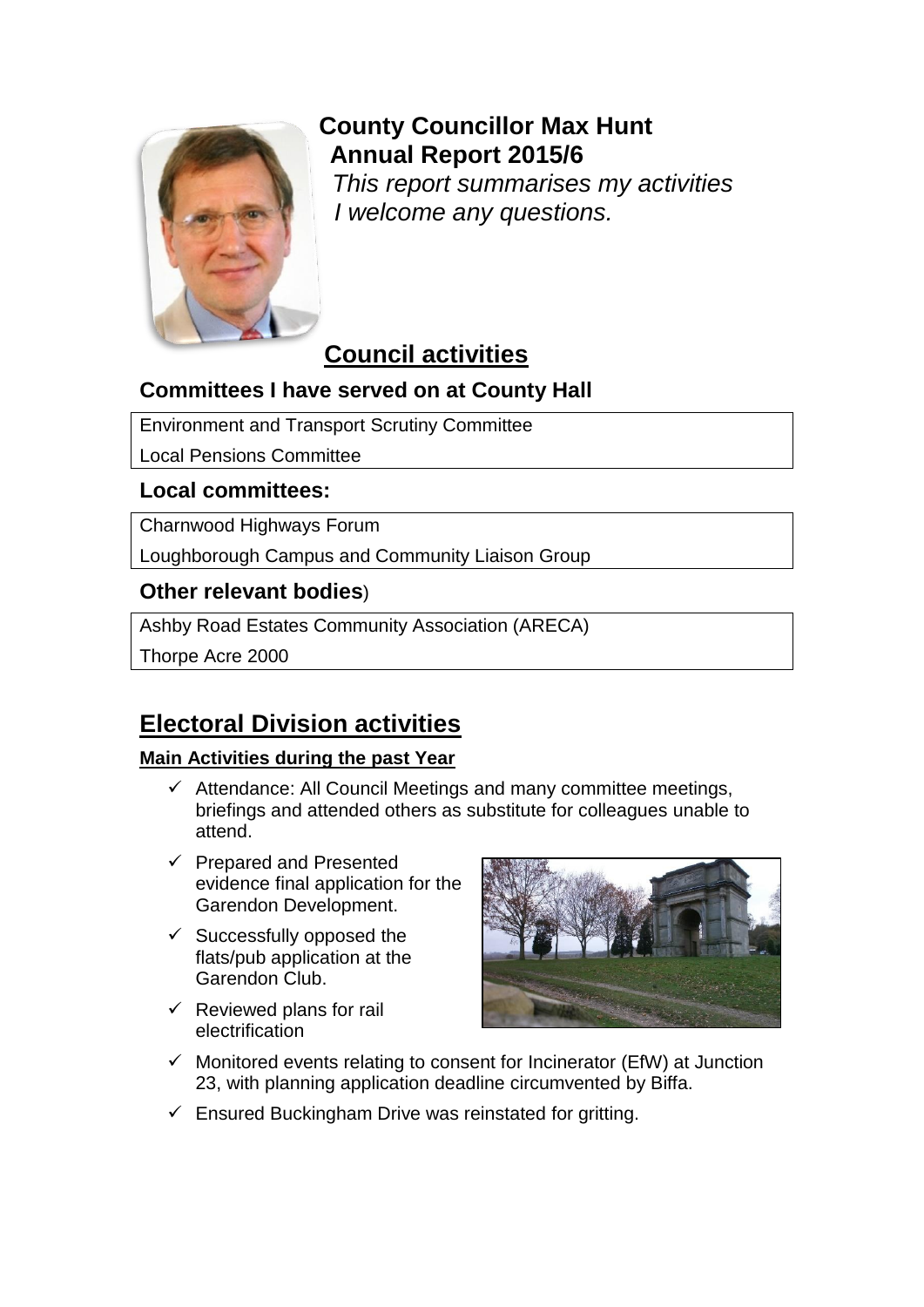- $\checkmark$  Investigated plans for a Skate Park on Shortcliffe Park on behalf of Garendon Ward residents and obtained a further consultation meeting for residents.
- $\checkmark$  Represented residents on removal of chicane opposite Booth Wood **School**
- $\checkmark$  Represented residents on pedestrianisation for Inner Relief Road including bus facilities.
- $\checkmark$  Obtained regular information on moves to Academy status by local schools and informed colleagues and parents.
- $\checkmark$  Continued to represent residents of Crosswood Close and Clowbridge Drive over out of hours parking at Ashmount Special School.
- $\checkmark$  Represented residents on effects of LFRS smoke training on Alan Moss Road properties, engaging with Fire Chief and CBC Environmental Health.
- $\checkmark$  Liaised with LCC transport planning engineers and residents over traffic management plans for town related to current and future possible developments from CBC.
- $\checkmark$  Monitored plans toward Charnwood Forest Regional Park
- $\checkmark$  Improve and delitter area around Wordsworth Road shops.



- $\checkmark$  Met with police over various crime and youth engagement matters.
- $\checkmark$  Regular newsletters to residents, surgeries and ward walks.
- $\checkmark$  See also my various public questions to Council throughout year.

#### **Priorities for the immediate future are:**

- o Closely monitor detailed plans for Garendon Park development as they emerge.
- o Control parking and improve safety outside schools.
- o More facilities for young people in Thorpe Acre.
- o Better information to families about services for elderly people and people with learning difficulties.
- o Obtain a fairer share of Community Transport grant for John Storer House: Report to come to my committee in the Autumn.
- o Support voluntary organisations and try to ensure that grants and participative budgeting is directed towards social priorities.
- o Monitor NHS and CCG services.
- o Introduce road safety improvements.
- o Campaign with Cycling UK and LDCUC to reduce collisions involving cycles.
- o Improving bus services and bus access to hospitals.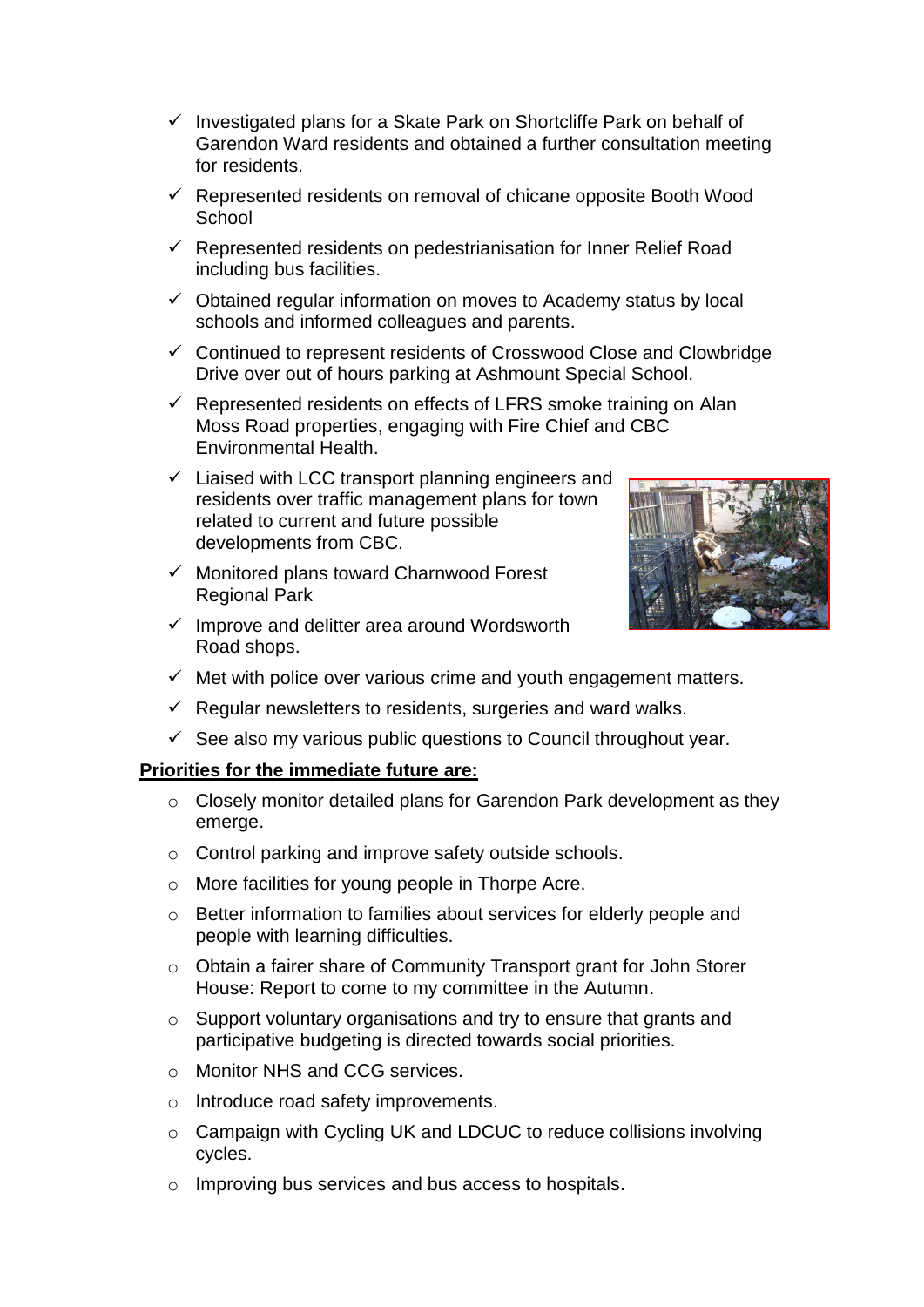## **Matters raised personally in Council, Scrutiny and Questions:**

#### **Some of the formal Questions and Motions raised at Council**

| 8/7/16  | Opposed cuts in Fire Service                                    |
|---------|-----------------------------------------------------------------|
| 3/9/6   | Called for Monitoring of School Travel Plans                    |
| 8/10/15 | Special Council: Defended Fire Service                          |
| 17/2/16 | Budget Meeting: supported motion to consult on unitary council. |
| 16/3/16 | Questioned costs of Conservative and LDem Political Assistants  |
|         | Spoke in favour of remaining in EU                              |
| 7/4/16  | Question on Public Open Spaces Protection Orders                |

## **PAPERS TO CABINET**

Topics Include: Rail Strategy Fracking and the Minerals Local Plan Loughborough Town Centre Road scheme Community Transport: Fairer division of funds County Boundaries Melton Transport Plan on: county wide issues

### **Attended and met with:**

Holocaust Memorial Day Event Leics & Rutland Wildlife Trust at Charnwood Lodge Retired Employees events. Thorpe Acre All Saints Church Committee Knightthorpe Lodge Residents Association

### **Visited**

Market Harborough Rail Station re: Reconstruction. Thorpe Acre Residents Assn (TARA) Ashby Road Residents Association (ARECA)

## **Presentations and Training:**

Training on pensions administration and investment. Various other presentations through the year.

### **Other matters:**

Significant casework load concerning parking, highways, countryside, planning, footpaths, traffic, schools, including work with residents and students.

Responding to BBC Radio Leics, BBC East Midlands TV, and press enquiries and issuing of press releases and letters to Loughborough Echo and Leicester Mercury.